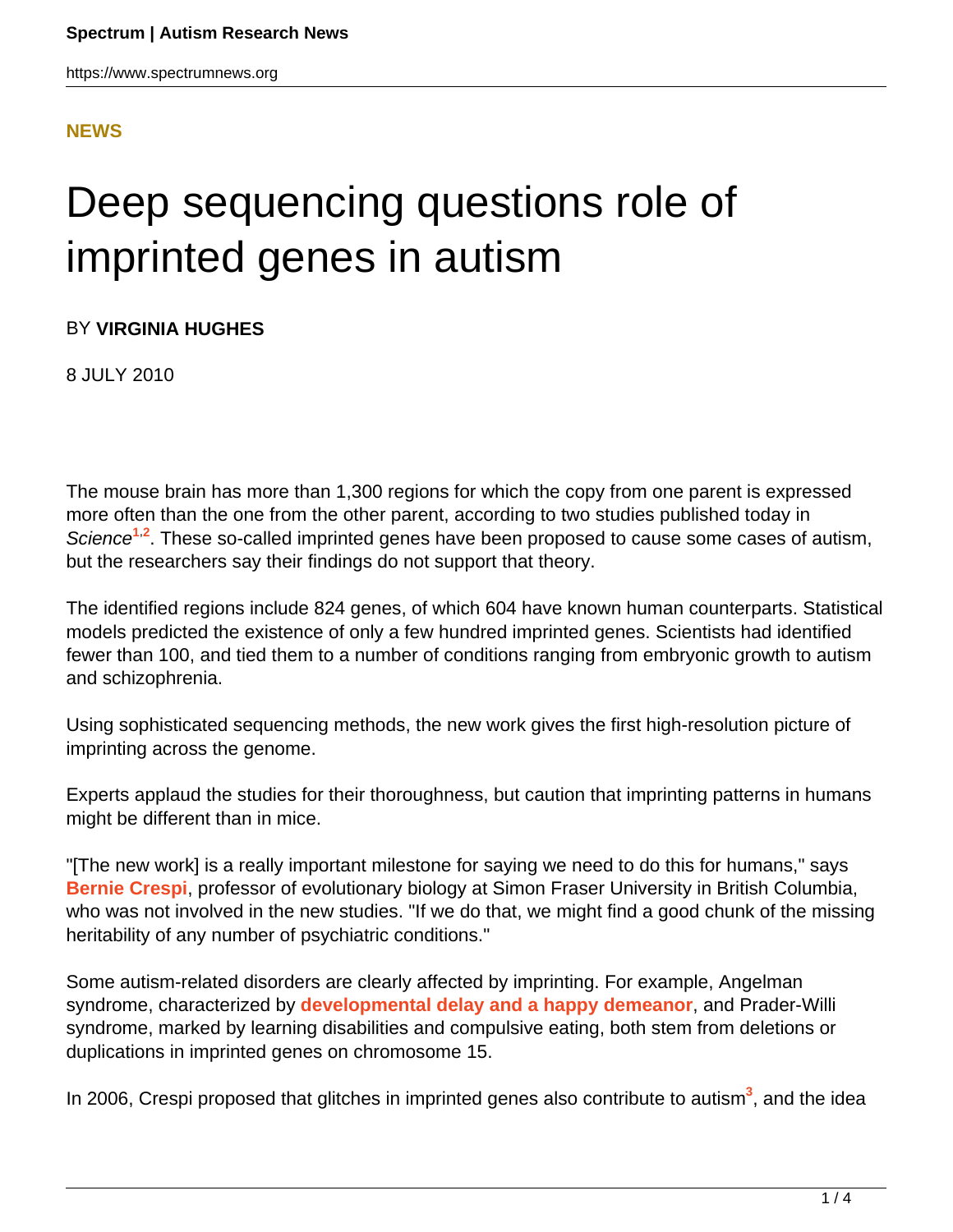has since gained some traction. He points out that several of the imprinted genes in the new study — including **GABRB3**, **SHANK2** and **APBA2** — have been linked to autism.

But the study's researchers are more skeptical.

"All of these grand theories of imprinting and autism I think are not validated by our data," says **Catherine Dulac**, professor of molecular and cellular biology at Harvard University and lead investigator of both studies.

The long list of imprinted genes includes some related to mental retardation, but none that are strong candidates for autism, she says. "On the other hand, I think one can have a completely fresh look at the phenomenon of autism based on the repertoire of the genes that we identified."

The new studies include many surprises. For example, imprinted genes are not expressed uniformly in all brain areas.

"This work shows that there's really quite a bit of stage and tissue specificity [in imprinting]," Crespi says. Researchers will need to investigate imprinted genes in other tissues, he adds. "The list is not by any means complete."

The new studies also found that 347 genes show different imprinting patterns in males and females.

This sex specificity could explain the "otherwise rather curious" observations that genetic mutations are more likely in boys with autism than in girls with the disorder, notes **David Skuse**, professor of behavioral sciences at University College London.

## Autism imprints:

Most genes express two copies, one from each parent. In the case of a few genes, however, one of the copies is silenced in the egg or sperm by the addition of a methyl group to the DNA<sup>4</sup>. Researchers still don't know much about why this happens.

The prevailing theory holds that imprinting can be explained by an evolutionary competition between the genes from each parent<sup>5</sup>. Genes that induce fetal growth, for example, produce more robust offspring, helping the father pass on his genes at no personal cost. But large fetuses require more resources from the mother, which may hinder her future reproduction. In this case, it would make evolutionary sense for the mother to silence her copy of the gene.

One of the first known imprinted genes — insulin-like growth factor 2 (IGF2) — fits this theory perfectly: it promotes growth during gestation, and only the copy inherited from the father is expressed.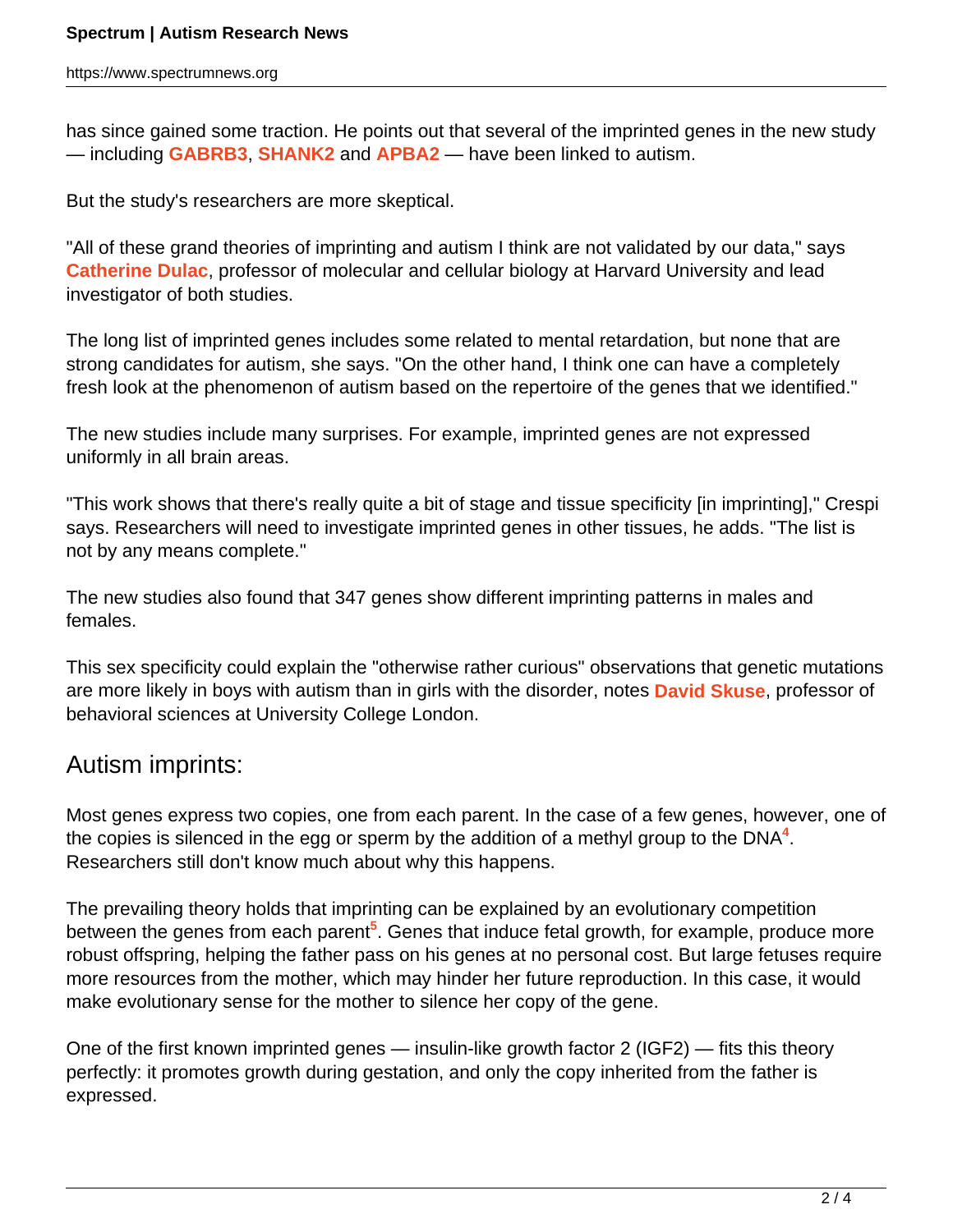Applying these ideas to autism and related disorders, Crespi and others have argued that because children with autism demand extra time and resources from the mother, the disorder could stem from large defects in genes whose maternal copies are silenced**<sup>6</sup>** .

This theory is supported by the observation that children with autism have **larger heads** and, according to some reports**<sup>7</sup>** , higher birth weights. Some people with the disorder also show abnormally high expression of IGF2**<sup>8</sup>** . People with Beckwith-Wiedemann syndrome — in which both copies of IGF2 are expressed — are more likely to have autism than are their healthy peers**<sup>9</sup>** .

In the new work, researchers first used the **Allen Brain Atlas**, an interactive database of mouse gene expression, to map known imprinted genes. They found that imprinted genes tend to appear in regions that would be predicted by the parental competition theory, such as parts of the hypothalamus that control feeding behaviors. In contrast, non-imprinted control genes are expressed mostly in the cortex, or the outer layers of the brain.

The team then searched for new imprinted genes across the mouse genome in three types of brain tissue — the adult cortex, adult hypothalamus and embryonic whole brain.

Intriguingly, genes from the mother are expressed more often in the embryonic brain, whereas ones from the father are more common in the adult brain, the study found. Still, interpreting these patterns is difficult for behavioral genes that have many genetic or environmental interactions, says **Jon Wilkins**, a professor at the Santa Fe Institute who studies the evolution of imprinting.

Dulac's group plans to perform high-power searches of imprinted genes in additional brain regions, as well as compare how imprinting patterns are affected by environmental influences, such as stress.

"What is the imprinting of each individual gene doing to the whole of brain function? That's what will be really difficult to sort out," she says.

## References:

1.

Gregg C. et al. Science Express Epub ahead of print (2010) **Abstract**

2.

Gregg C. et al. Science Express Epub ahead of print (2010) **Abstract**